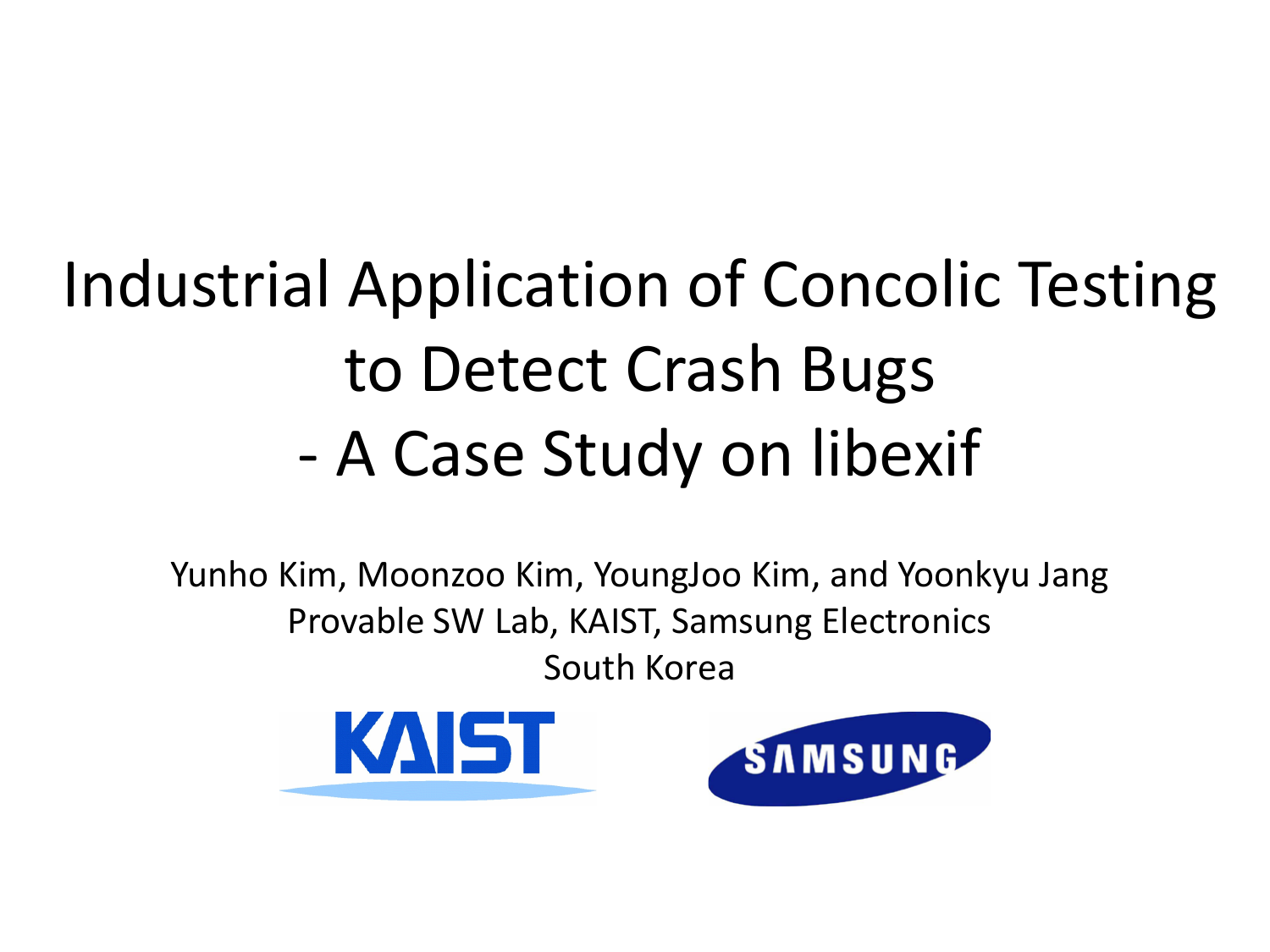## Content

- Motivation and project scope
- libexif case study
- Lessons learned and conclusion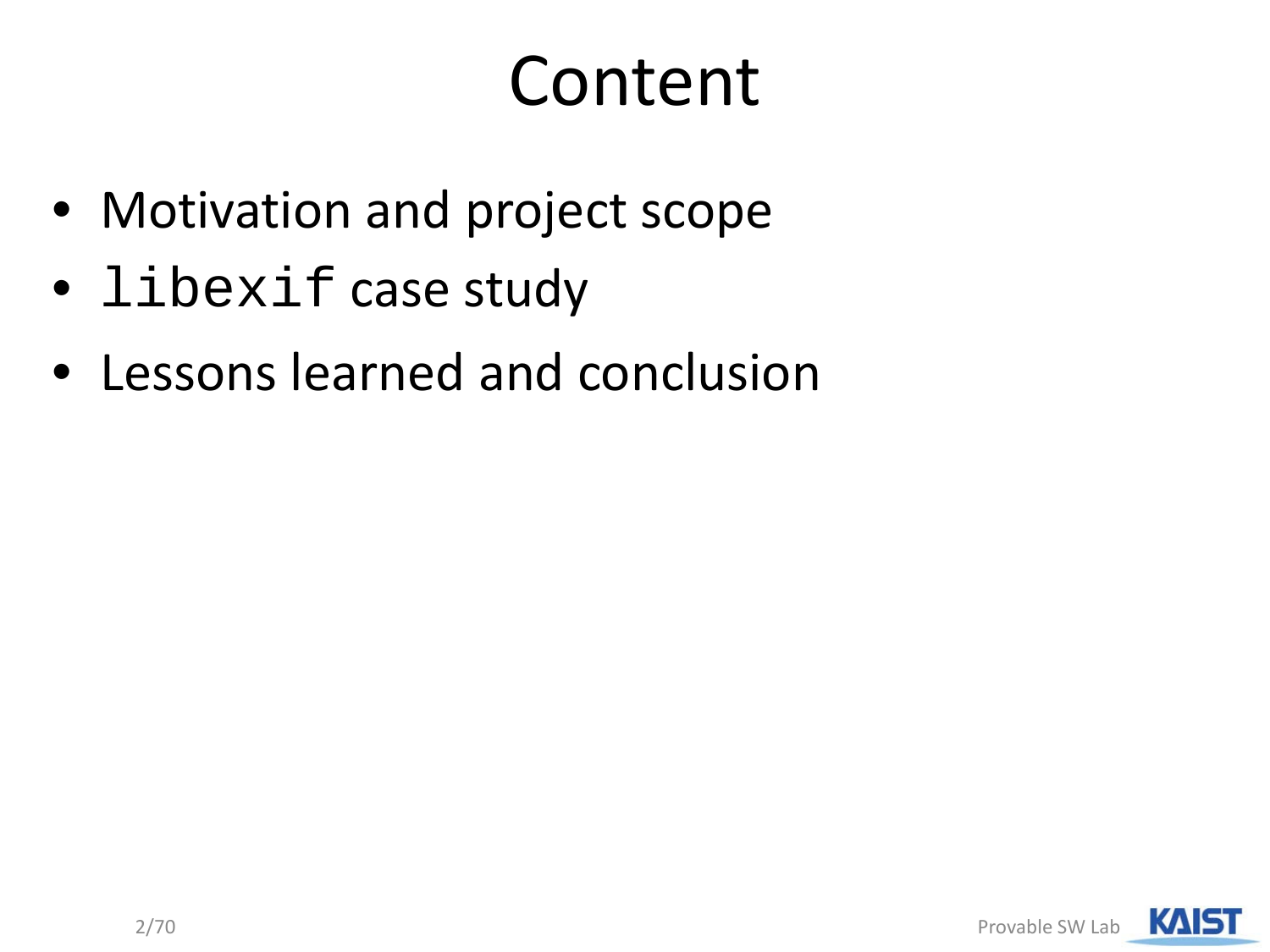## Main Talk Summary

- Industry builds products based on OSS heavily
- Concolic testing is a good technique for **testing open source programs with modest effort**
	- We applied concolic testing to an open-source program libexif and detected 6 crash bugs in 4 man-week (reported 2 security bugs to CVE)

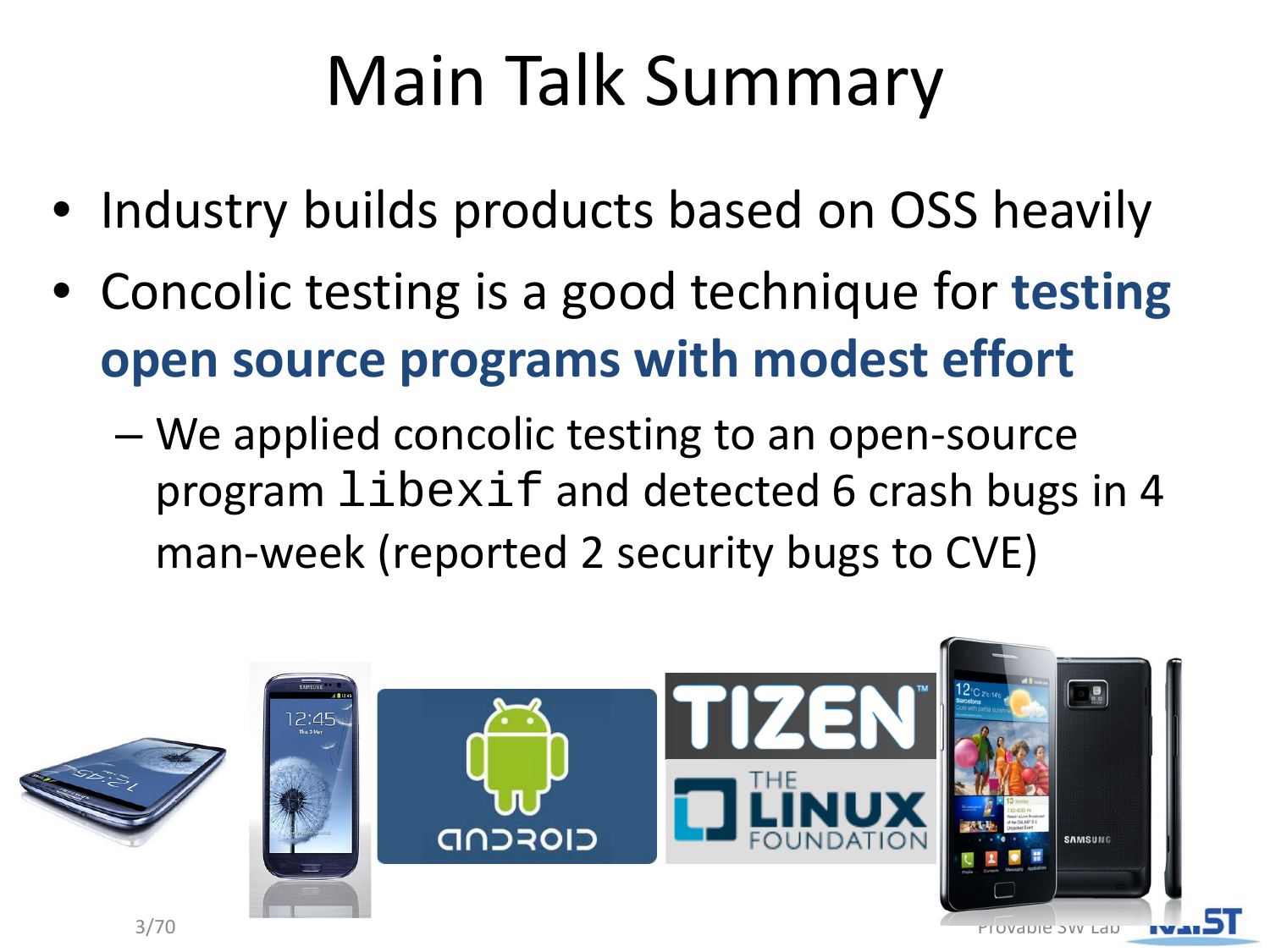## Motivation

- Effective SW code testing is expensive
	- Test oracle should be defined
		- Explicit high-level requirements are necessary
		- Target code knowledge is necessary to insert concrete low-level assert
	- –High test coverage should be achieved
		- Deep understanding of target code is necessary to write test cases that achieve high coverage

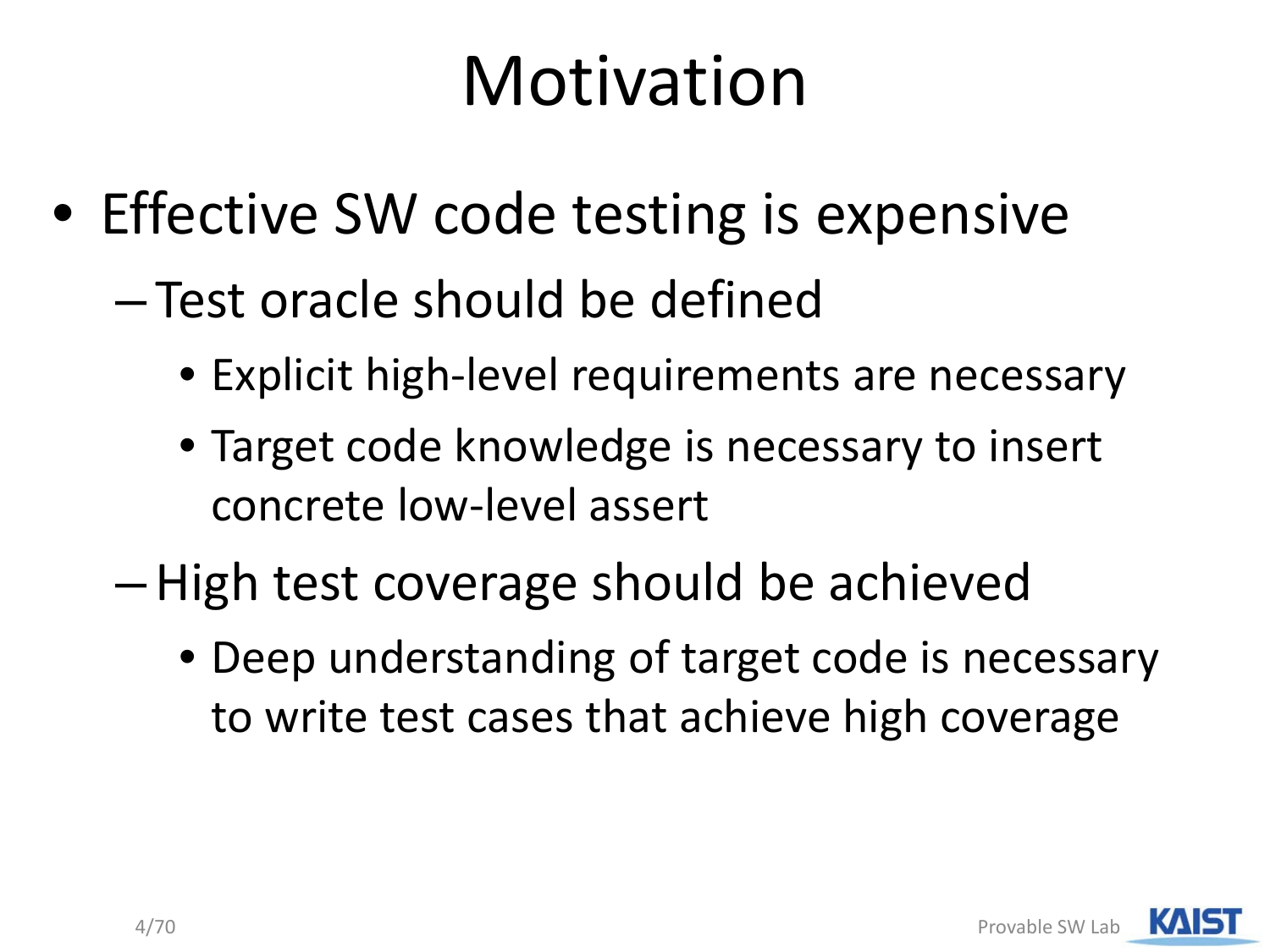Problems in the Current Industrial Practice (1/2)

- Industry uses many **open source software(OSS)**  in their smartphone platforms
	- Samsung's cases: Android(30+ OSS packages), Tizen(40+ OSS packages)

• Most of OSS are shipped in smartphones **without high quality assurance**

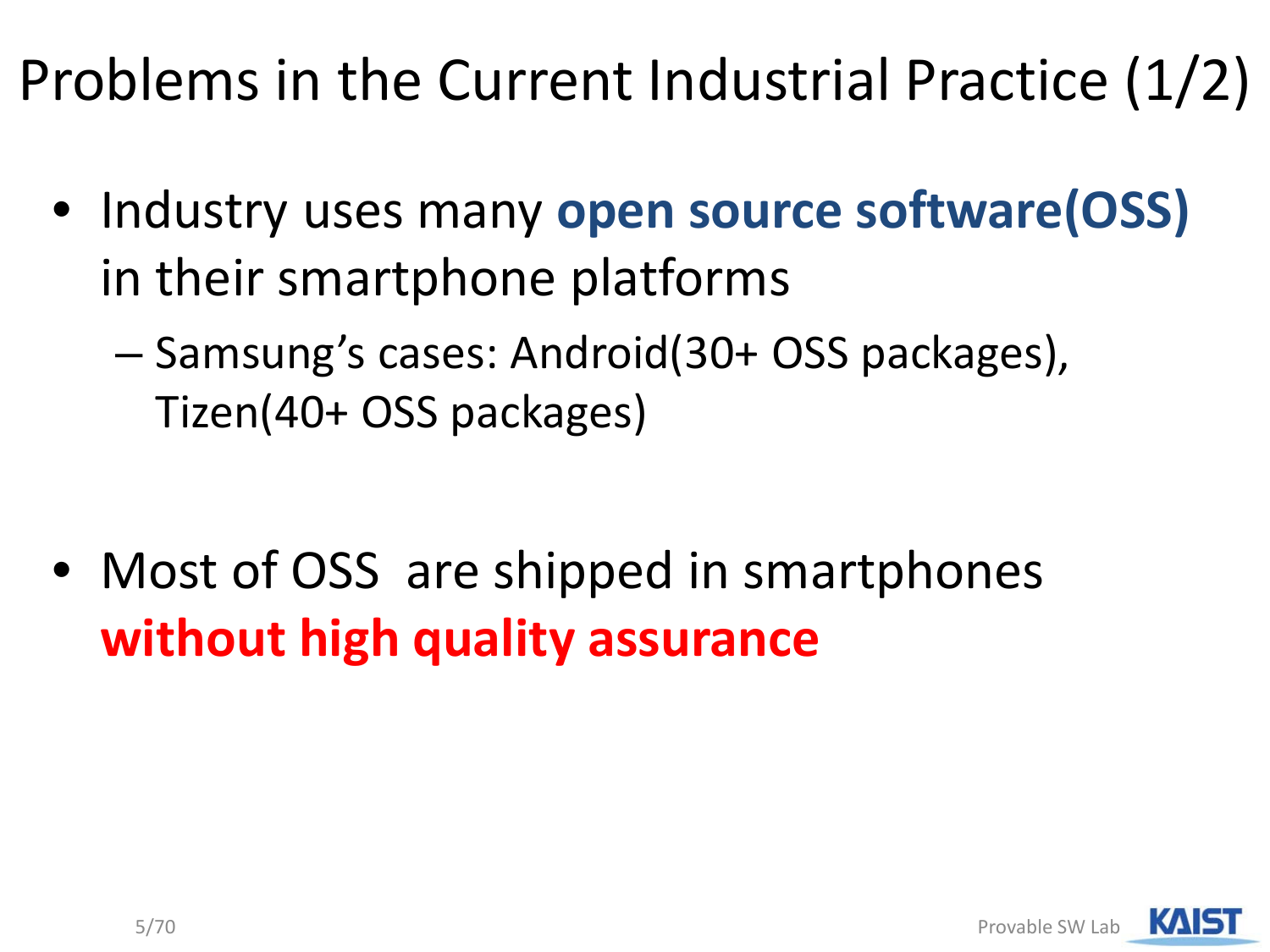#### Problems in the Current Industrial Practice (2/2)

- Industry does not have enough resources to test open source program code due to time constraints
	- Field engineers **do not have deep knowledge of target program code**
	- Writing effective test cases is a **time-consuming** task



Automated software testing techniques **with modest testing setup effort** to test open source program

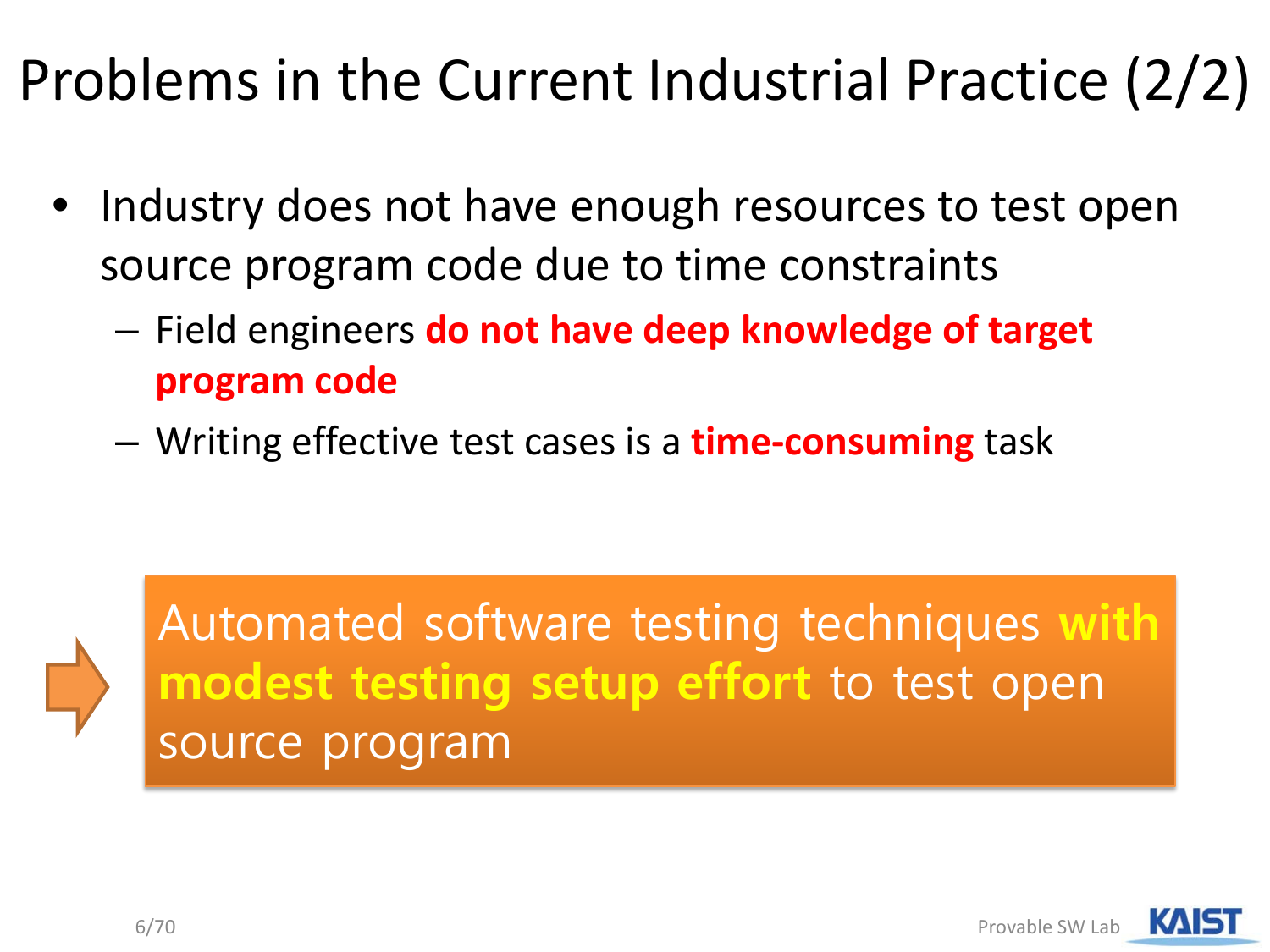## Project Scope

- Goal: To **evaluate effectiveness and efficiency** of concolic testing for testing open source programs
- Our team: 1 professor, 2 graduate students, and 1 Samsung Electronics senior engineer
	- $-$  Total M/M: 4 persons £ 1 week
- We tested **an open source program libexif** used by Samsung smart phones
	- libexif consists of 238 functions in C (14KLOC, 3696 branches)
- We used **CREST-BV and KLEE** as concolic testing tools and Coverity Prevent as a static analysis tool
	- We compared CREST-BV and Coverity Prevent in terms of bug detection capability
	- We compared the two concolic testing tools in terms of TC generation speed and bug detection capability

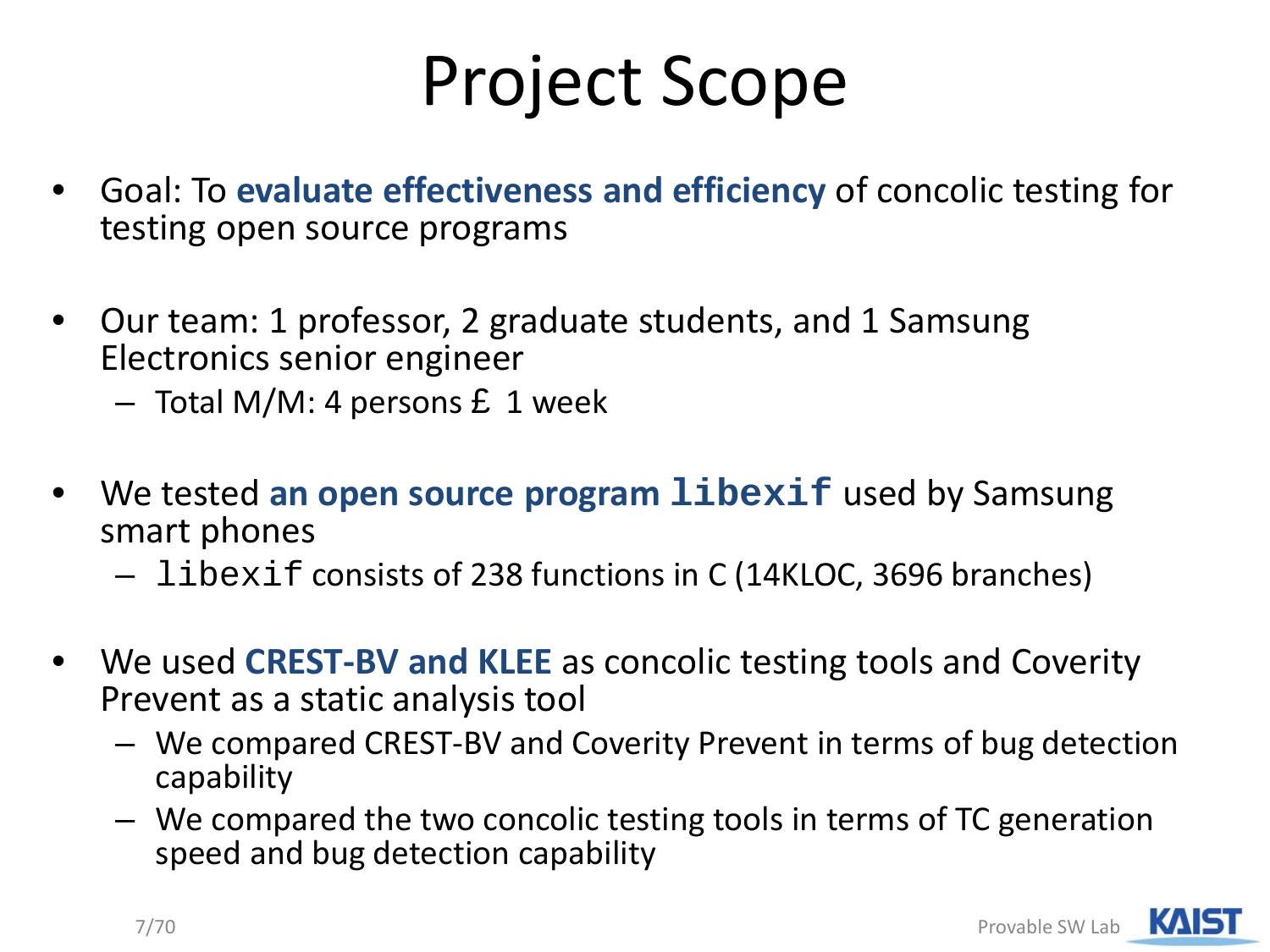## CREST-BV and KLEE

- CREST-BV and KLEE are concolic testing tools
	- They can analyze target C programs
	- They are open source tools
- CREST-BV
	- An extended version of CREST with bit-vector support
	- Instrumentation-based concolic testing tool
		- Insert probes to extract symbolic path formula
- KLEE
	- Implemented on top of the LLVM virtual machine
		- Modify VM to extract symbolic path formula
	- Implements POSIX file system environment model

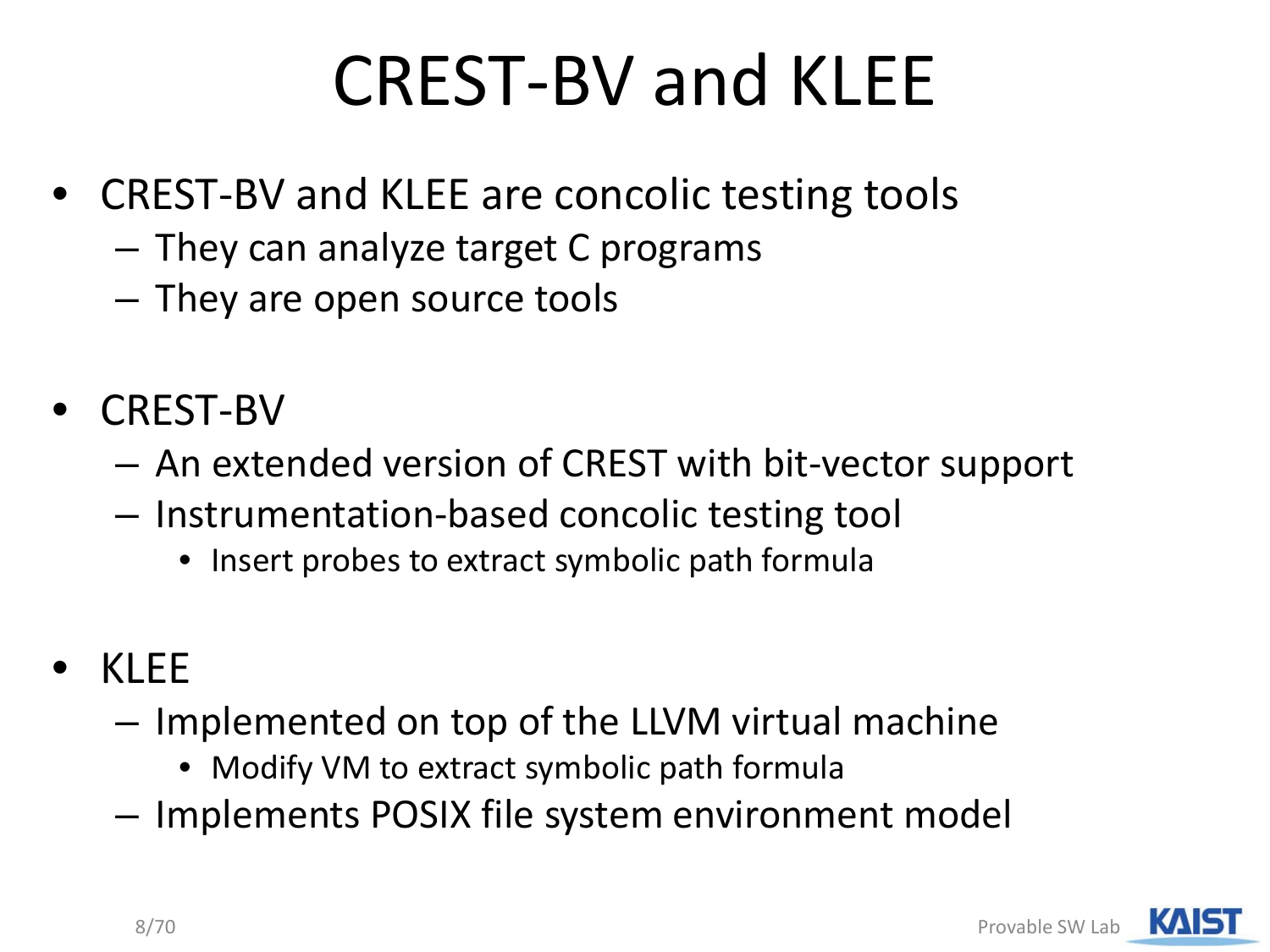## Effectiveness of Concolic Testing

- Concolic testing is **effective to detect hidden bugs**  in open-source programs **with modest effort**
	- We took only **1 week** to **detect 6 crash bugs** in libexif without background of the target program
	- Previous case studies
		- Industrial Application of Concolic Testing on Embedded Software: Case Study, ICST 2012
		- Concolic Testing of the Multi-sector Read Operation for Flash Storage Platform Software, FACJ 2012
- Concolic testing was **more effective than static analysis** in this project
	- All the detected bugs were not detected by Coverity Prevent

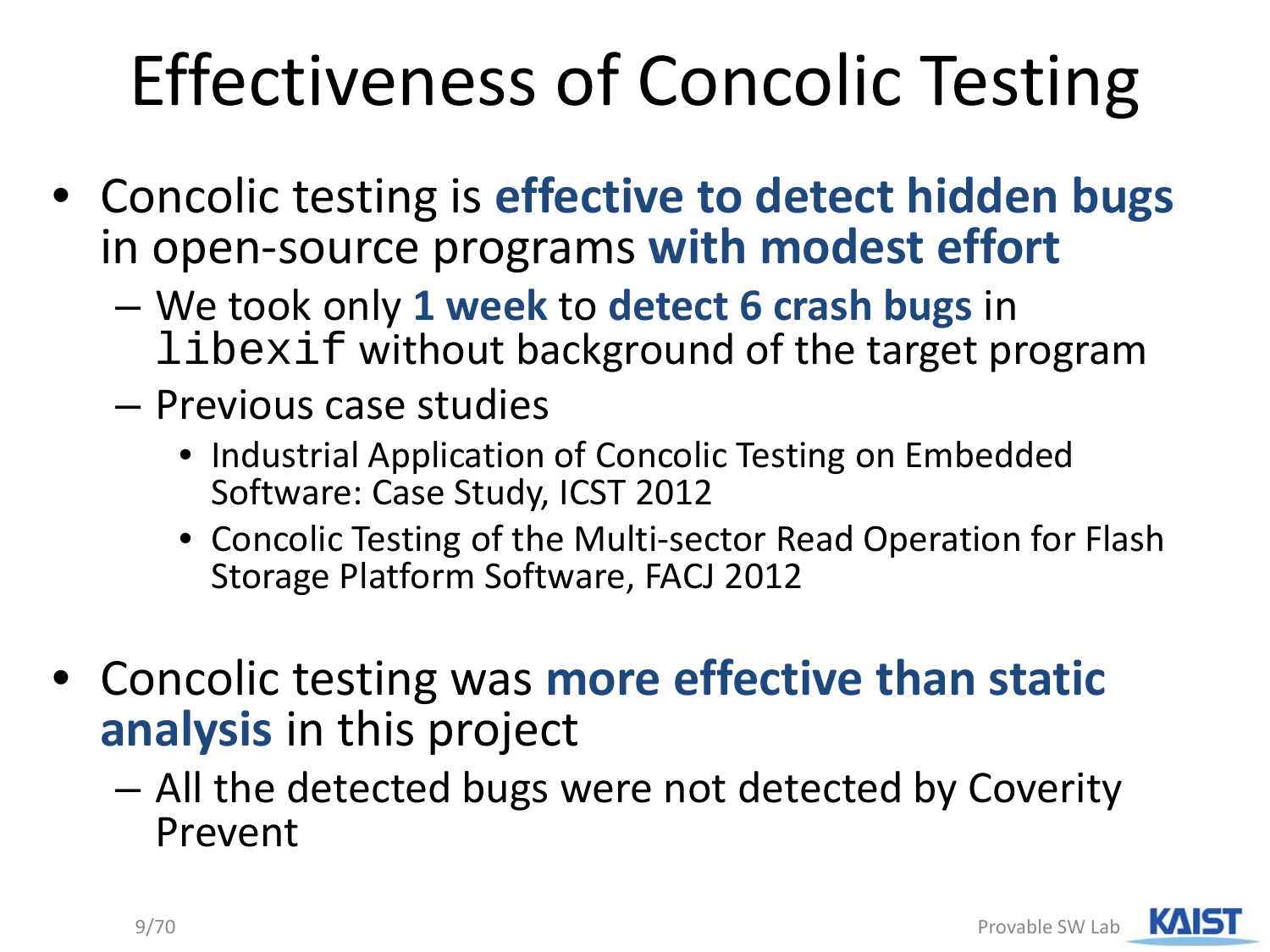## EXchangeable Image file Format(EXIF)

• EXIF is a standard that specifies metadata for image and sound files



|              | <b>Header</b> |                 |  |
|--------------|---------------|-----------------|--|
|              | Tag           | Value           |  |
|              | Width         | 200             |  |
| <b>EXIF</b>  | Height        | 430             |  |
|              | Date          | 110522          |  |
|              |               |                 |  |
|              | Tag           | Value           |  |
| <b>Maker</b> | <b>ISO</b>    | 200             |  |
| note         | <b>Focus</b>  | <b>Al Focus</b> |  |
|              |               |                 |  |

- EXIF defines image structure, characteristics, and picture-taking conditions
- Maker note is manufacturerspecific metadata
	- Camera manufactures define a large number of their own maker note tags
	- Ex. Canon has 400+ tags, Fuji has 200+ tags, and so on
	- No standard

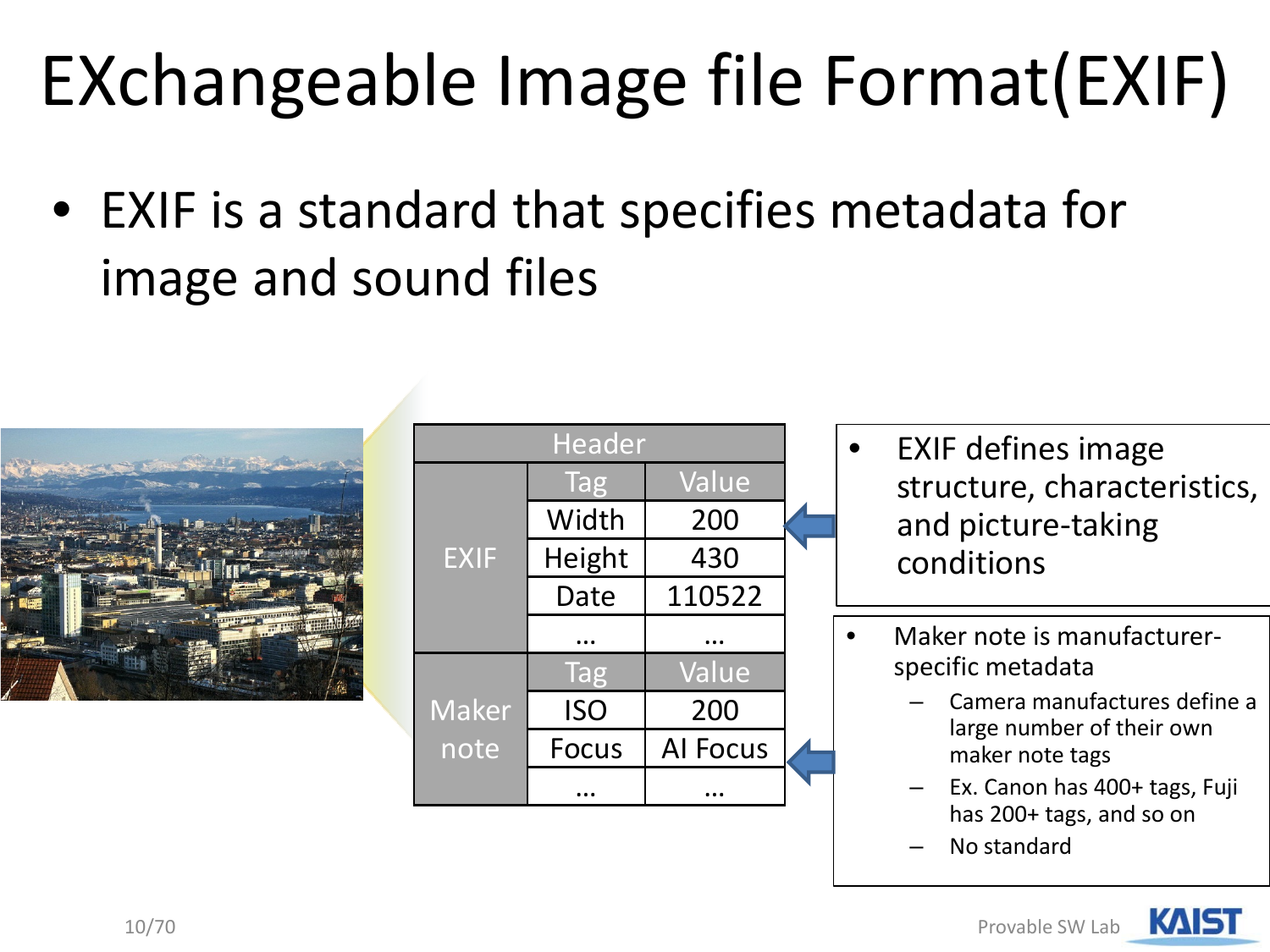|                                      | <b>TIFF Header</b>      |   |                                                                    |                                          |
|--------------------------------------|-------------------------|---|--------------------------------------------------------------------|------------------------------------------|
| 0th IFD for                          | ImageWidth              | X | A. Tags relating to image data structure                           |                                          |
| <b>Primary Image</b>                 |                         |   | Image width                                                        | ImageWidth                               |
| Data                                 |                         |   | Image height                                                       | ImageLength                              |
|                                      |                         |   | Number of bits per component                                       | <b>BitsPerSample</b>                     |
|                                      | StripOffsets            |   | Compression scheme                                                 | Compression                              |
|                                      |                         |   | Pixel composition<br>Orientation of image                          | PhotometricInterpretation<br>Orientation |
|                                      |                         |   | Number of components                                               | SamplesPerPixel                          |
|                                      | <b>Exif IFD Pointer</b> |   | Image data arrangement                                             | PlanarConfiguration                      |
|                                      | <b>GPS IFD Pointer</b>  |   | Subsampling ratio of Y to C                                        | YCbCrSubSampling                         |
|                                      |                         |   | Y and C positioning                                                | YCbCrPositioning                         |
|                                      | <b>Next IFD Pointer</b> |   | Image resolution in width                                          |                                          |
|                                      | Value of 0th IFD        |   | direction                                                          | <b>XResolution</b>                       |
| <b>Exif IFD</b>                      |                         |   | Image resolution in height                                         | YResolution                              |
| (Exif Private)                       | <b>Exif Version</b>     |   | direction                                                          |                                          |
| Tag)                                 | DateTimeDigitized       |   | Unit of X and Y resolution<br>B. Tags relating to recording offset | ResolutionUnit                           |
|                                      |                         |   | Image data location                                                | StripOffsets                             |
|                                      |                         |   | Number of rows per strip                                           | <b>RowsPerStrip</b>                      |
|                                      | Value of Exif IFD       |   | Bytes per compressed strip                                         | StripByteCounts                          |
| <b>GPS IFD</b>                       | <b>GPS Version</b>      |   | Offset to JPEG SOI                                                 | JPEGInterchangeFormat                    |
| (GPS Info Tag)                       |                         |   | Bytes of JPEG data                                                 | JPEGInterchangeFormatLength              |
|                                      |                         |   | C. Tags relating to image data characteristics                     |                                          |
|                                      | Value of GPS IFD        |   | <b>Transfer function</b>                                           | <b>TransferFunction</b>                  |
|                                      |                         |   | White point chromaticity                                           | WhitePoint                               |
| 1st IFD for<br><b>Thumbnail Data</b> | ImageWidth              |   | Chromaticities of primaries                                        | PrimaryChromaticities                    |
|                                      |                         |   | Color space transformation<br>matrix coefficients                  | <b>YCbCrCoefficients</b>                 |
|                                      | StripOffsets            |   | Pair of black and white<br>reference values                        | ReferenceBlackWhite                      |
|                                      | .                       |   | D. Other tags                                                      |                                          |
|                                      | Value of 1st IFD        |   | File change date and time                                          | <b>DateTime</b>                          |
|                                      |                         |   | Image title                                                        | ImageDescription                         |
|                                      | <b>Thumbnail Data</b>   |   | Image input equipment                                              | Make                                     |
| <b>Primary Image</b>                 | Strip 1                 |   | manufacturer                                                       |                                          |
| Data                                 | Strip 2                 |   | Image input equipment model                                        | Model                                    |
|                                      | .                       |   | Software used                                                      | Software                                 |
|                                      | Strip L                 |   | Person who created the image<br>Copyright holder                   | Artist<br>Copyright                      |

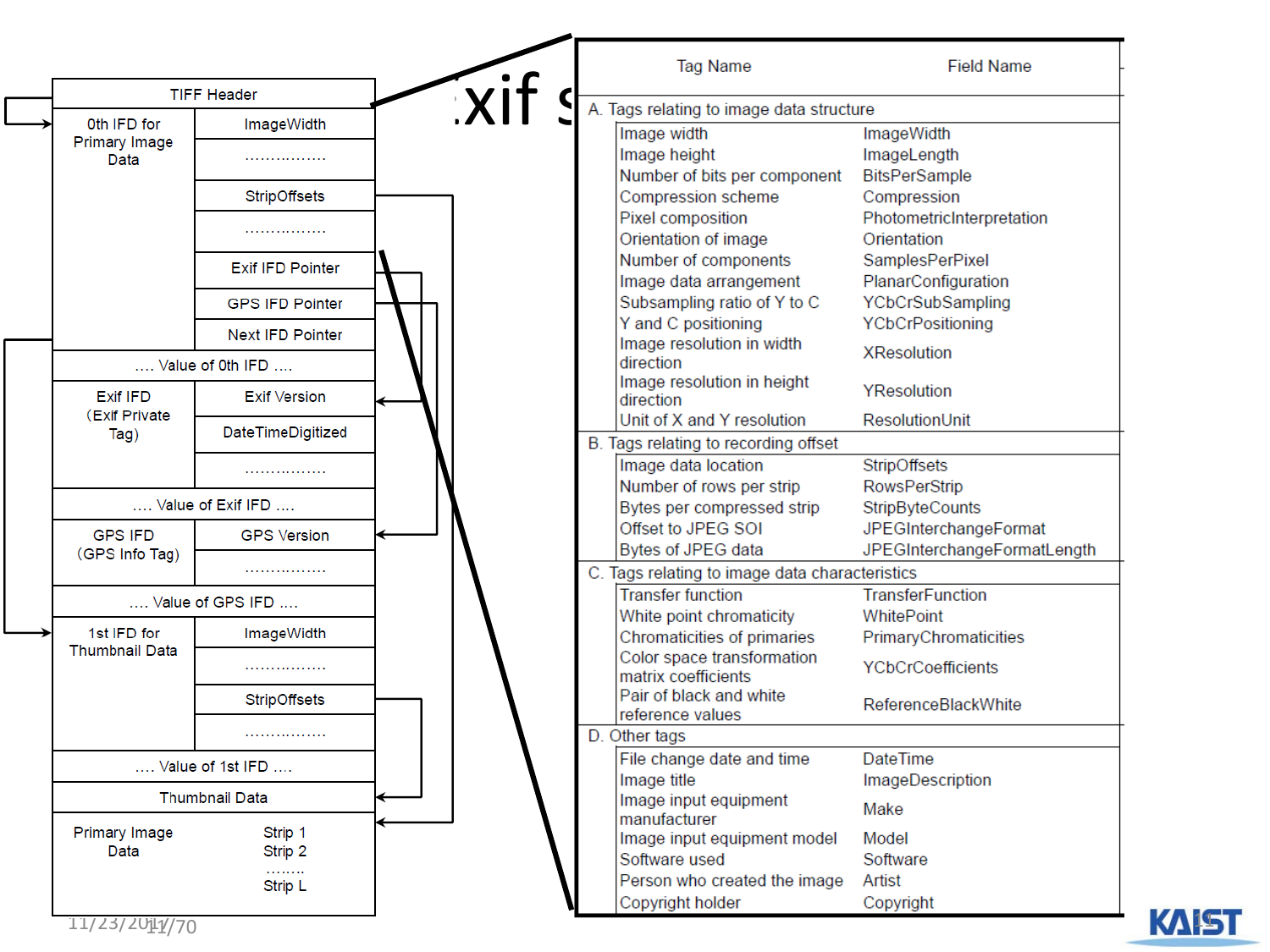## Test Experiment Setting

• Max time is set to 15, 30 and 60 minutes

• We used test-mnote.c in libexif as a test driver program

- HW setting
	- Intel Core2duo 3.6 GHz, 16GB RAM running Fedora 9 64bit

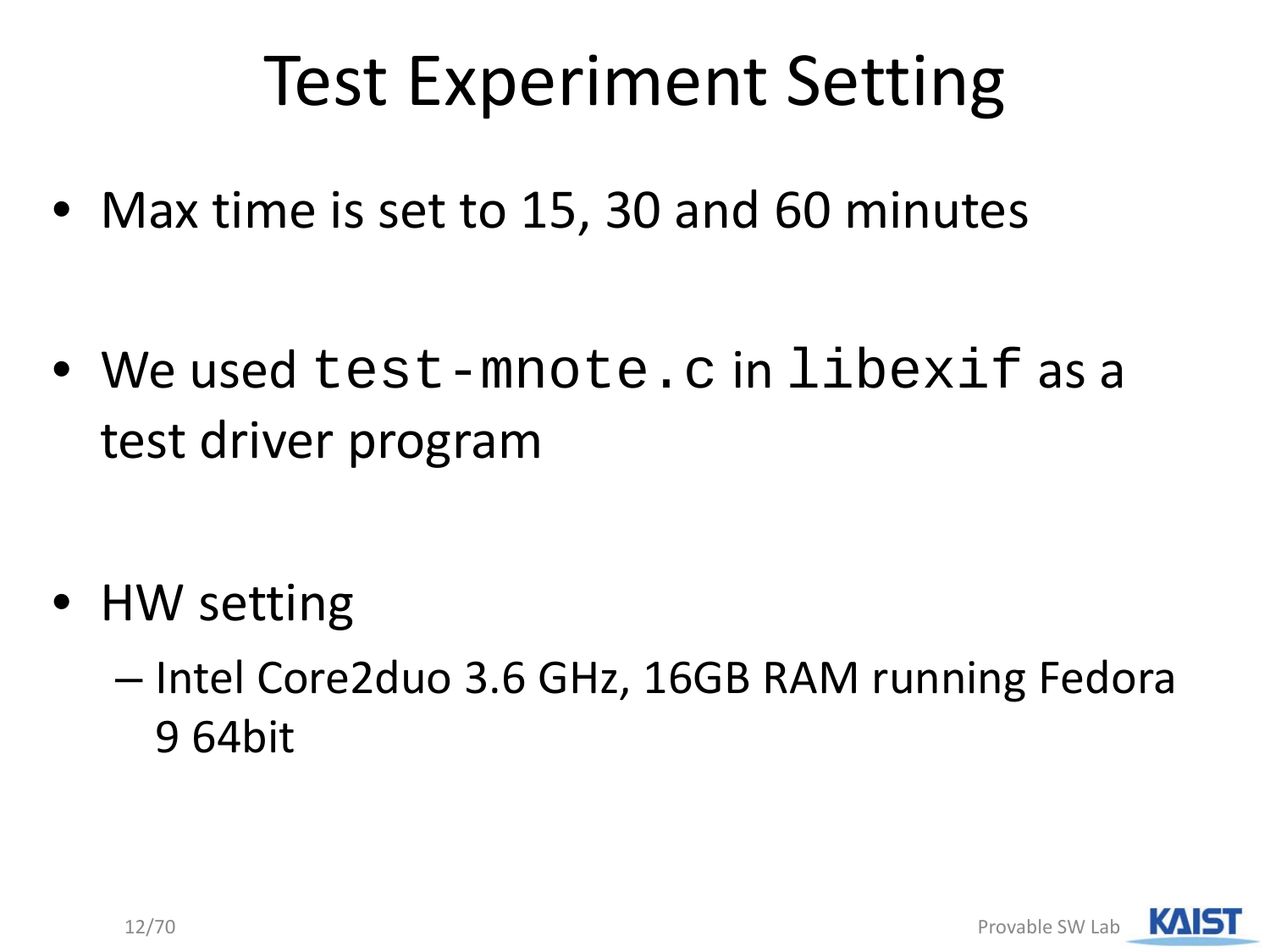## Testing Strategies

- Open source oriented approach for test oracles
	- Focusing on runtime failure/crash bugs only
		- Null-pointer dereference, divide-by-zero, out-of-bound memory accesses, etc
- How to setup effective and efficient symbolic input?
	- 1. Baseline concolic testing
	- 2. Focus on the maker note tags with concrete image files

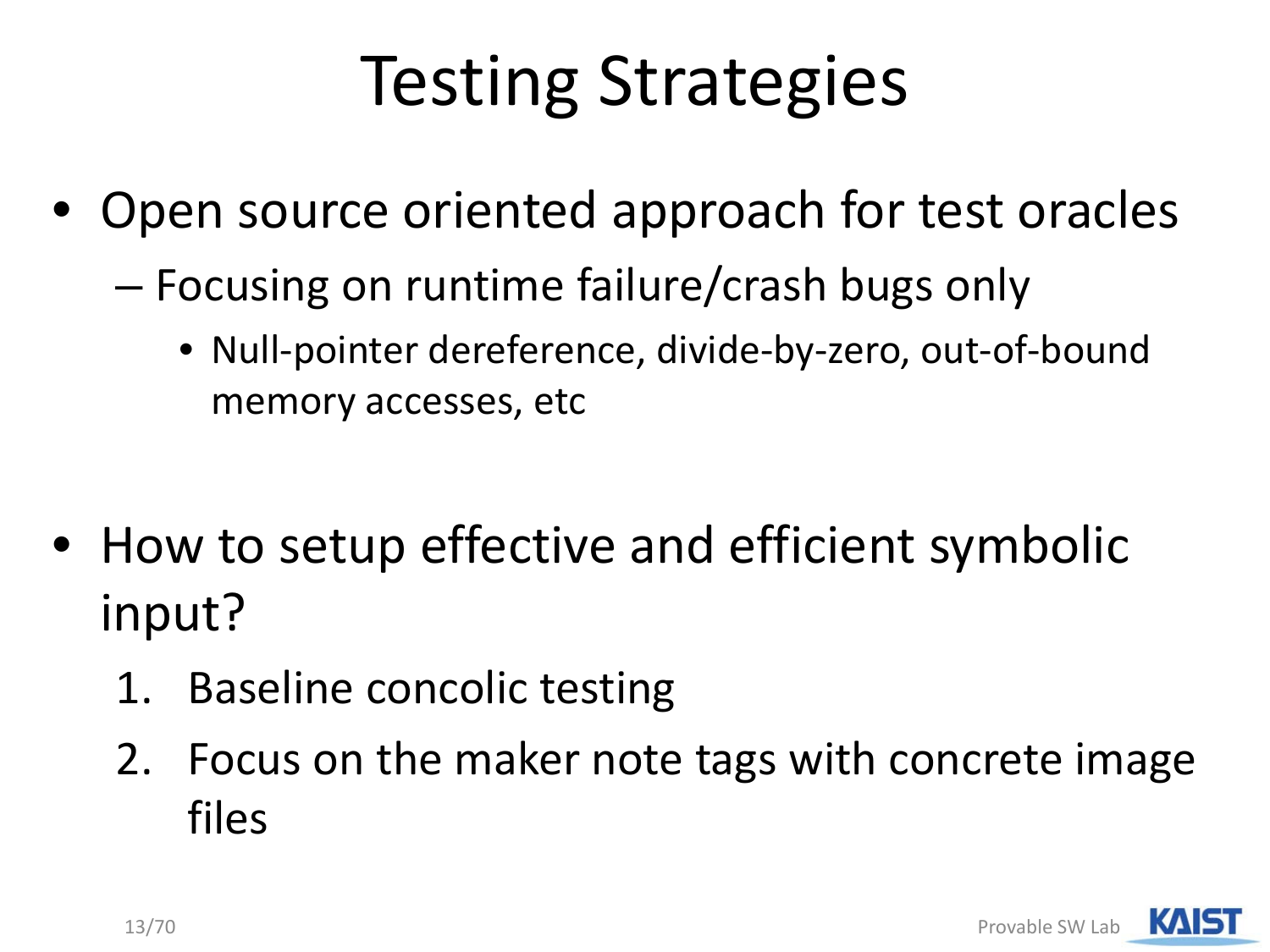## Baseline Concolic Testing

- Input EXIF metadata size fixed at 244 bytes
	- Minimal size of a valid EXIF metadata generated by a test program in libexif

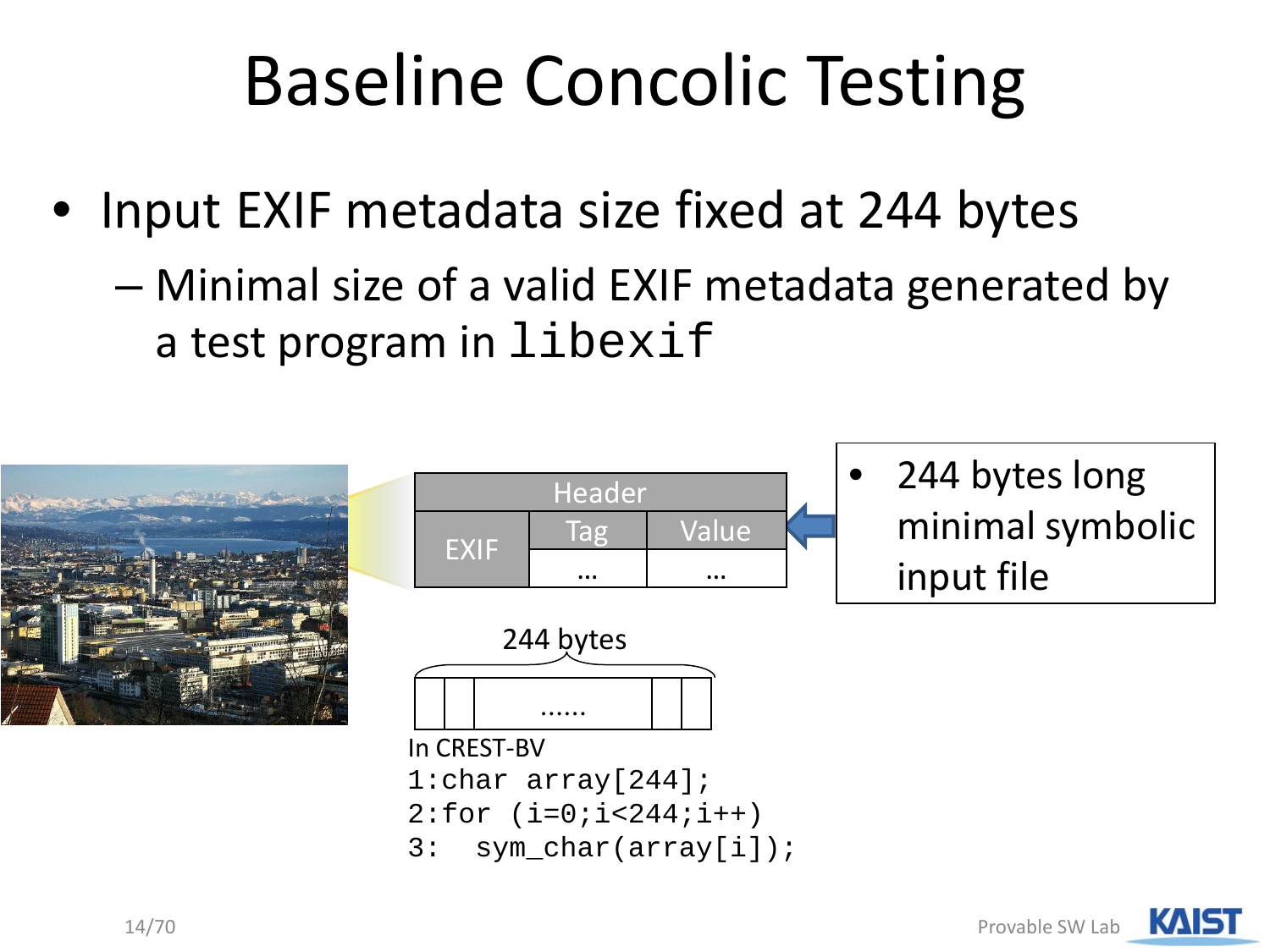# Testing Result of Baseline (1/2)



• One out-of-bound memory access bug was detected (CVE-2012-2836)

```
exif_data_load_data() in exif-data.c
1:if (offset + 6 + 2 > ds) { return; }
2:n = exit\_get\_short(d+6+offset, ...)
```
- KLEE is slower due to
	- Overhead of VM
	- Complex symbolic execution features such as symbolic pointer dereference

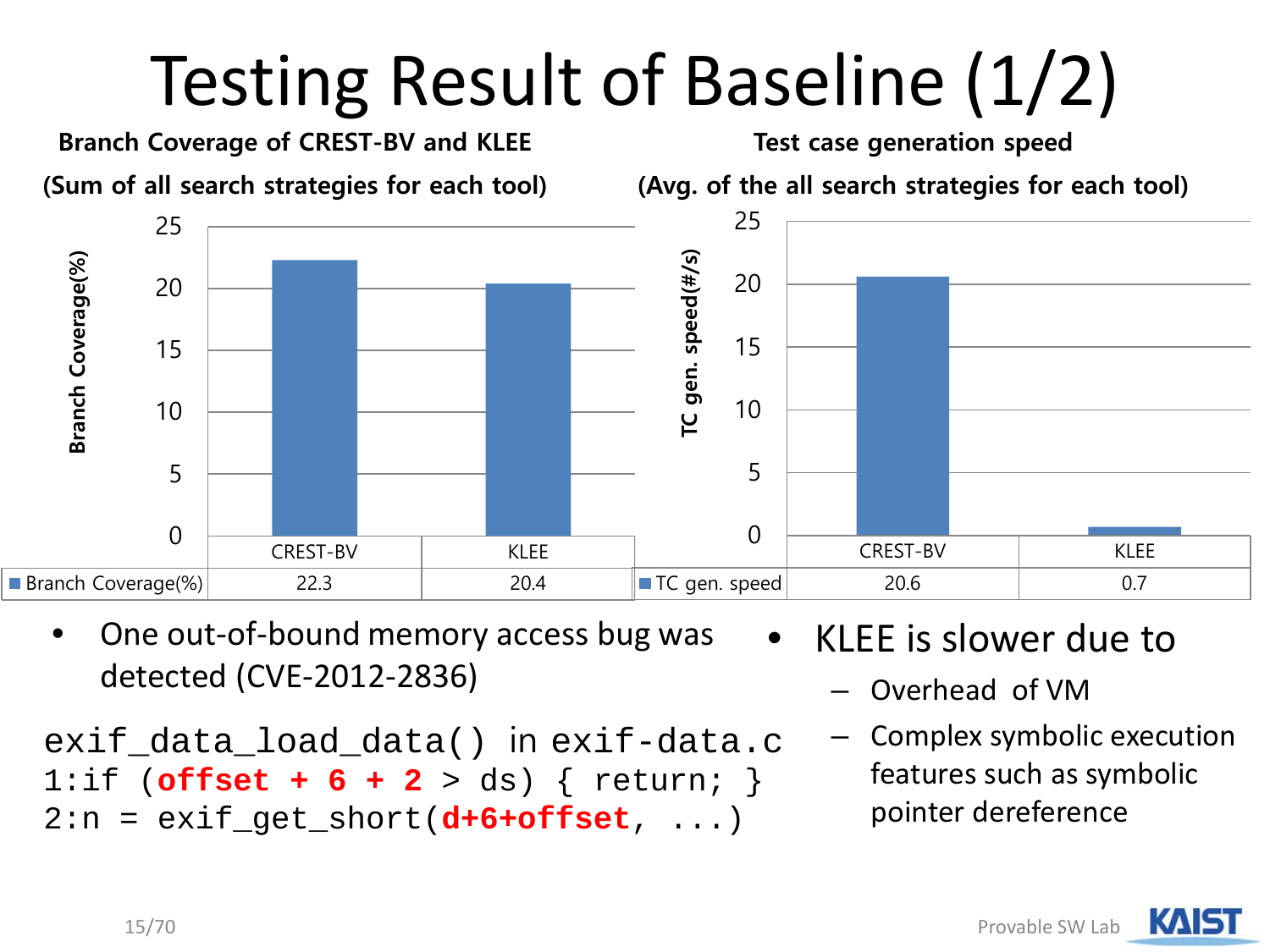# Testing Result of Baseline (2/2)

- We analyzed uncovered code to improve branch coverage
	- 5 among 238 functions take 27% of total branches

- Baseline concolic testing could not generate maker notes in a given time
	- We focused on maker notes to improve code coverage

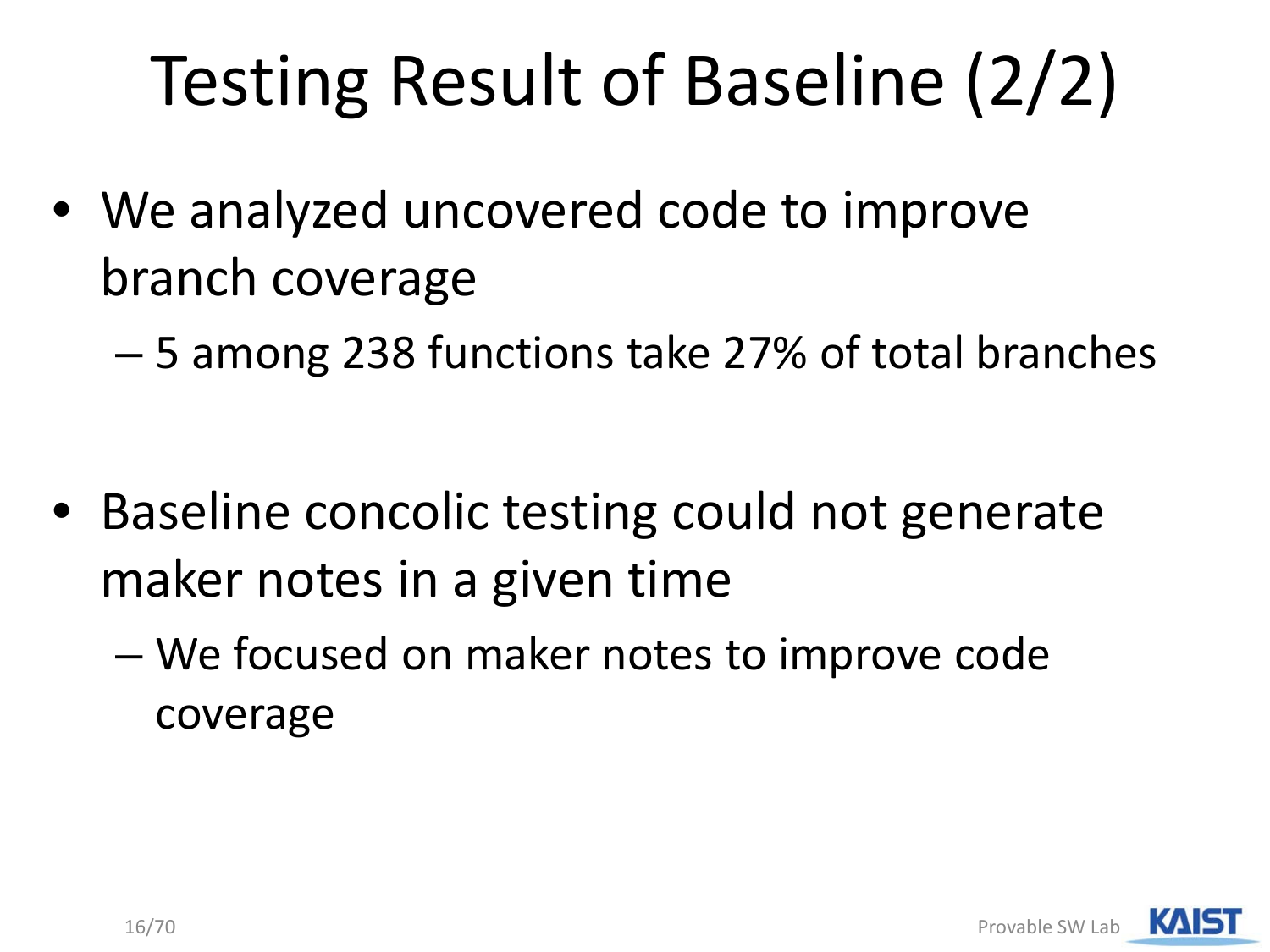### Focus on the Maker Note

- Focus on the maker note tags with concrete image files.
	- We used 6 image files from [http://exif.org](http://exif.org/)
	- We used concrete header and standard EXIF metadata and set maker note as symbolic inputs



| Header       |              |                 |  |
|--------------|--------------|-----------------|--|
|              | Tag          | Value           |  |
|              | Width        | 200             |  |
| <b>EXIF</b>  | Height       | 430             |  |
|              | Date         | 110522          |  |
|              |              |                 |  |
|              | Tag          | Value           |  |
| <b>Maker</b> | <b>ISO</b>   | 200             |  |
| note         | <b>Focus</b> | <b>Al Focus</b> |  |
|              |              |                 |  |
|              |              |                 |  |

- Header and standard EXIF metadata are concrete
- Set maker note tags in the image as symbolic inputs

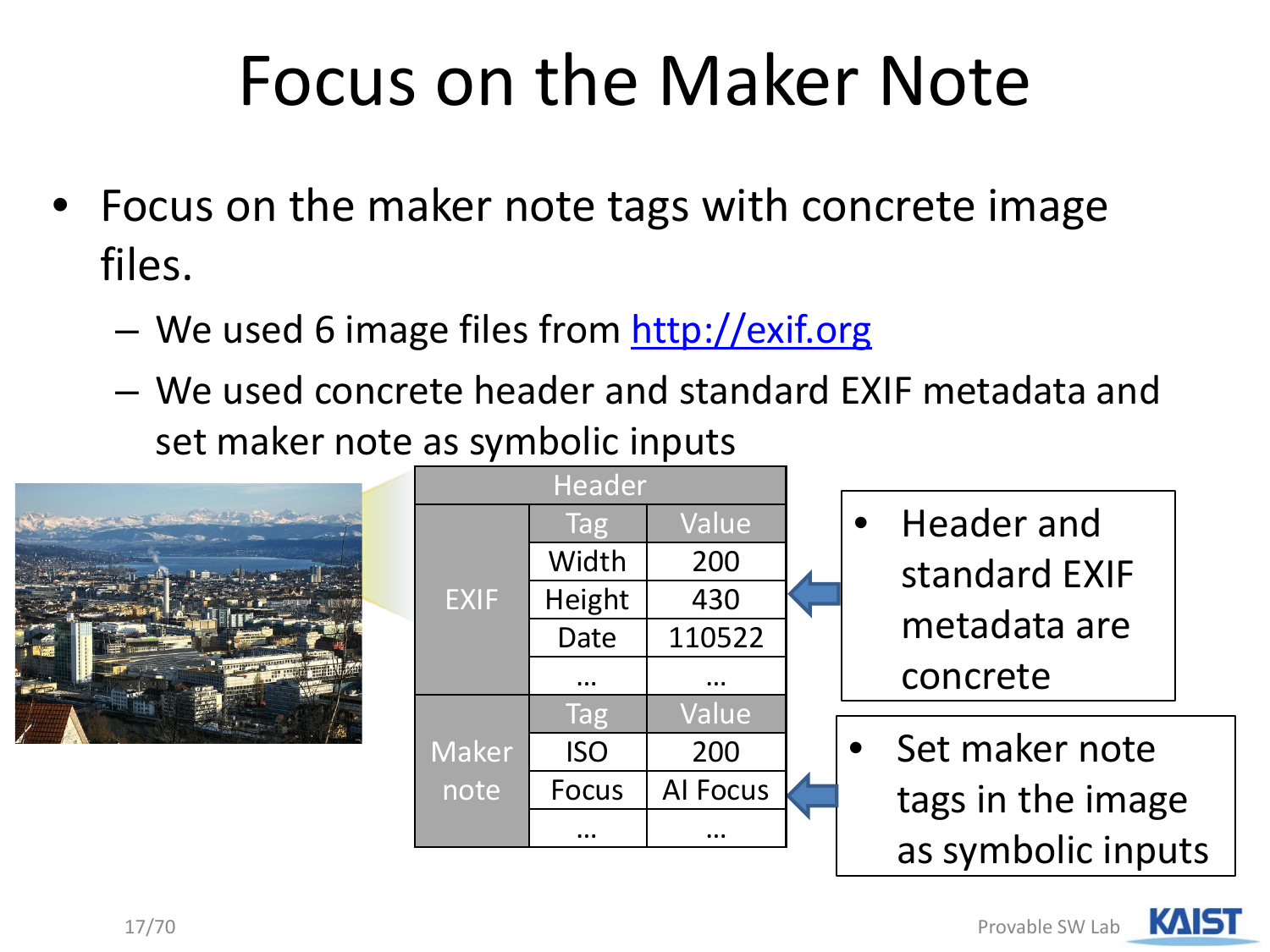#### Rationale for the Focus on Maker Note

- We expect that the libexif code that handles maker notes is error-prone due to lack of official specification
- Note that 5 functions among the top 10 largest functions are related to maker notes
	- These 5 functions takes around 27% of total libexif branches

| Rank           | <b>Function name</b>          | # of<br>branches | $Cum. \# of$<br><b>branches</b> | Cum. $#$ of<br>branches<br>$/Total(\% )$ |
|----------------|-------------------------------|------------------|---------------------------------|------------------------------------------|
| 1              | mnote_olympus_entry_get_value | 508              | 508                             | 14.3                                     |
| $\overline{2}$ | exif_entry_get_value          | 396              | 904                             | 25.5                                     |
| 3              | exif_entry_initialize         | 204              | 1108                            | 31.3                                     |
| $\overline{4}$ | mnote_canon_entry_get_value   | 146              | 1254                            | 35.4                                     |
| 5              | mnote_pentax_entry_get_value  | 140              | 1394                            | 39.4                                     |
| 6              | exif_entry_fix                | 140              | 1534                            | 43.3                                     |
| $\overline{7}$ | mnote_fuji_entry_get_value    | 100              | 1634                            | 46.1                                     |
| 8              | exif_mnote_data_olympus_load  | 96               | 1730                            | 48.8                                     |
| 9              | exif loader write             | 92               | 1822                            | 51.4                                     |
| 10             | exif data load data content   | 72               | 1894                            | 53.5                                     |

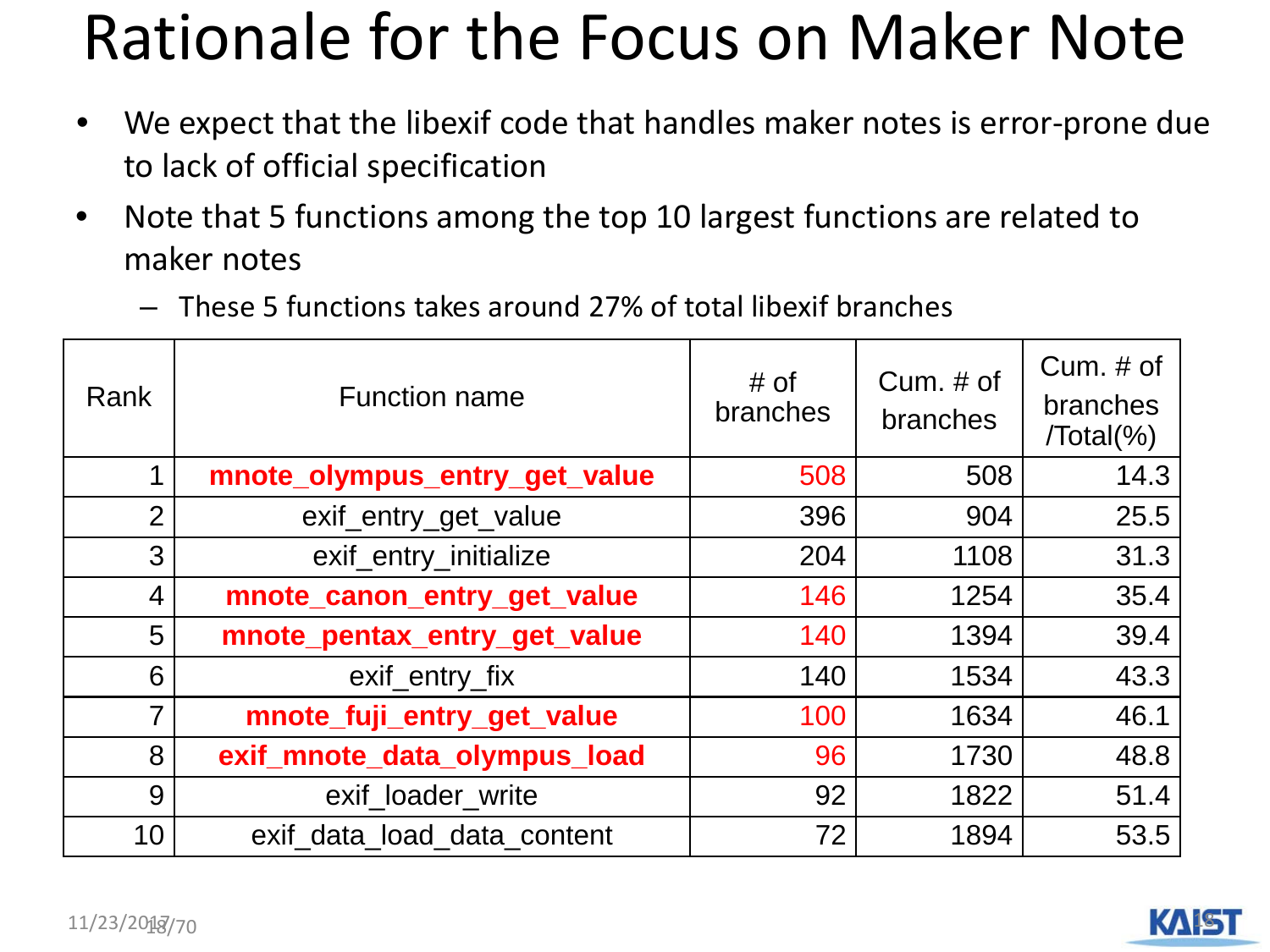# Testing Result of Maker Note (1/2)



- KLEE detected 1 null-pointer-dereference
- CREST-BV detected the null-pointerdereference bug and 4 divide-by-zero bugs

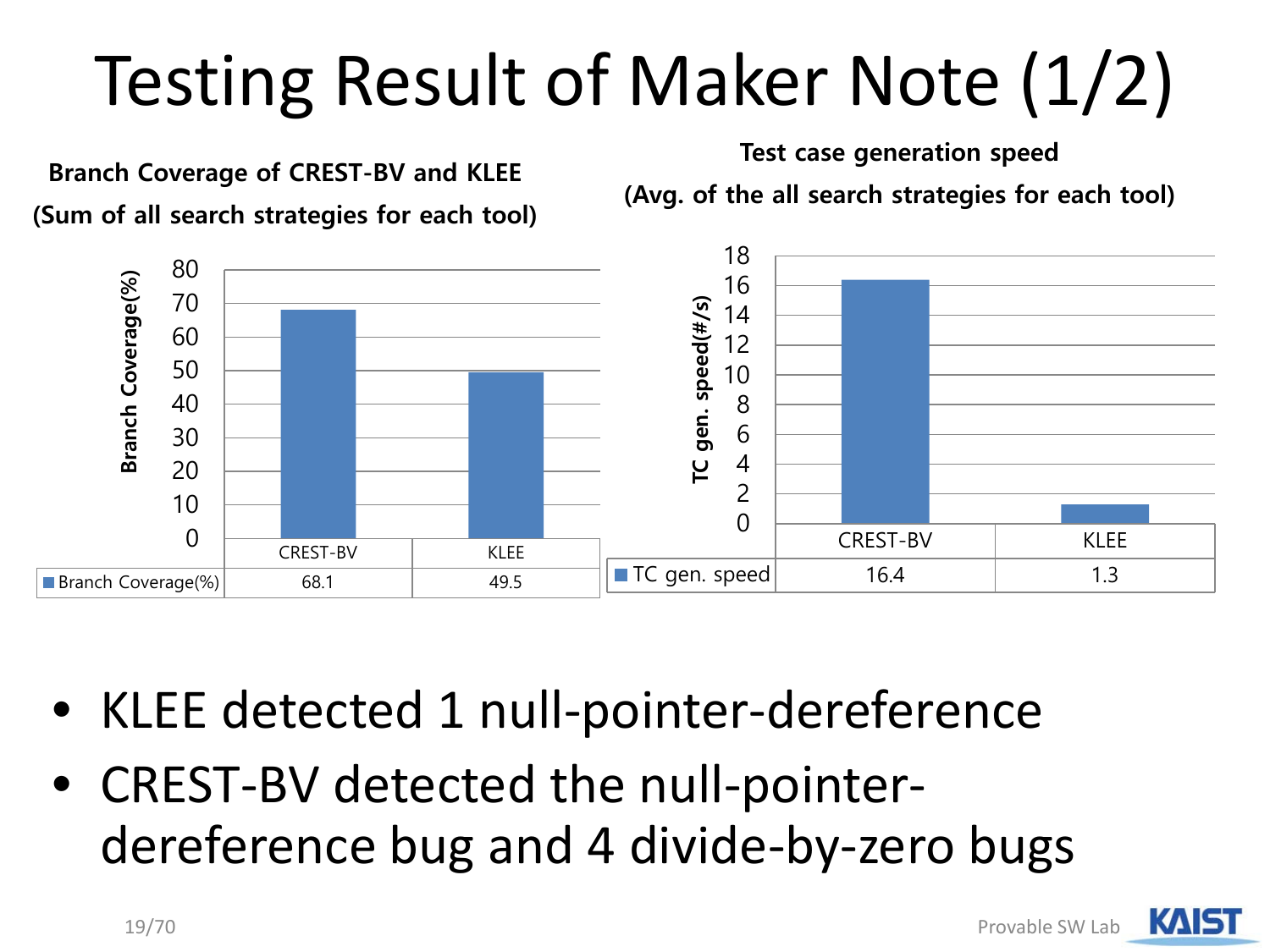# Testing Result of Maker Note (2/2)

#### • Null-pointer-dereference bug

```
mnote_canon_tag_get_description() in mnote-canon-tag.c
1: table[] = { ...2: {MNOTE_CANON_TAG_CUSTOM_FUNCS, "CustomFunctions", 
        N_("Custom Functions"), ""},
3: {0, NULL, NULL, NULL} // Last table entry
…
4:for(i=0;i<sizeof(table)/sizeof(table[0]);i++)
5: //t is a maker note tag read from an image 
6: if (table[i].tag==t) {
7: //Null-pointer dereference occurs when t is 0!!!
8: if(!*table[i].description)
9: return "";
```
#### • Divide-by-zero bug (CVE-2012-2837)

```
mnote olympus entry get value() in mnote-olympus-entry.c
1:vr=exif_get_rational(...);
2://Added for concolic testing
3:assert(vr.denominator!=0);
4:a = vr.numerator / vr.denominator;
```
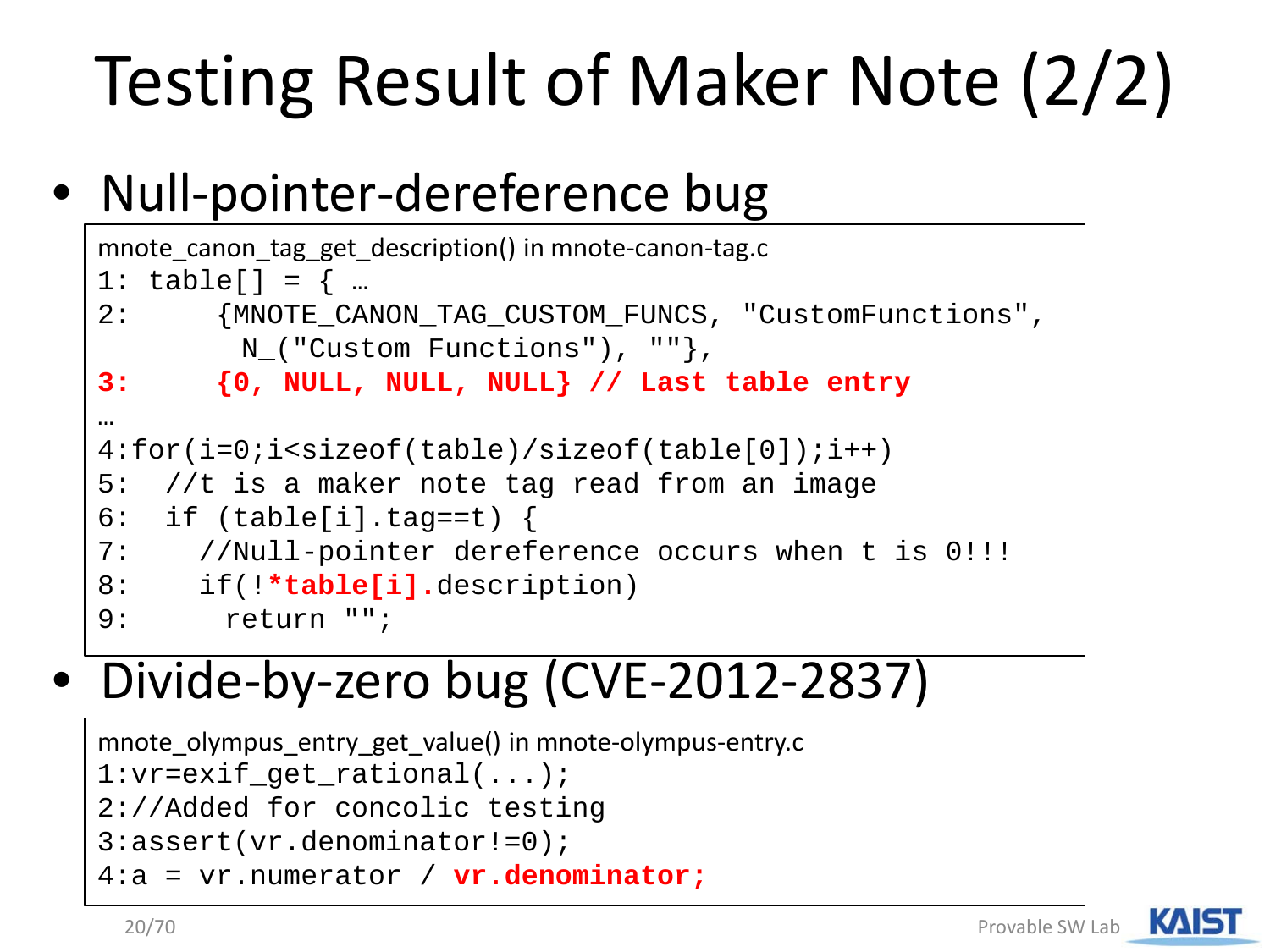## Total result (Baseline + MakerNote)

- Different testing strategies improve coverage
- Total # of covered branches: 1717 (46.5%) among 3696 branches in 1.5 days
	- 110 branches are covered by only the Baseline strategy
	- 734 branches are covered by only the MakerNote strategy
	- 873 branches are covered by both

21/70

• In fact, we generated test cases quicker by using multiple machines

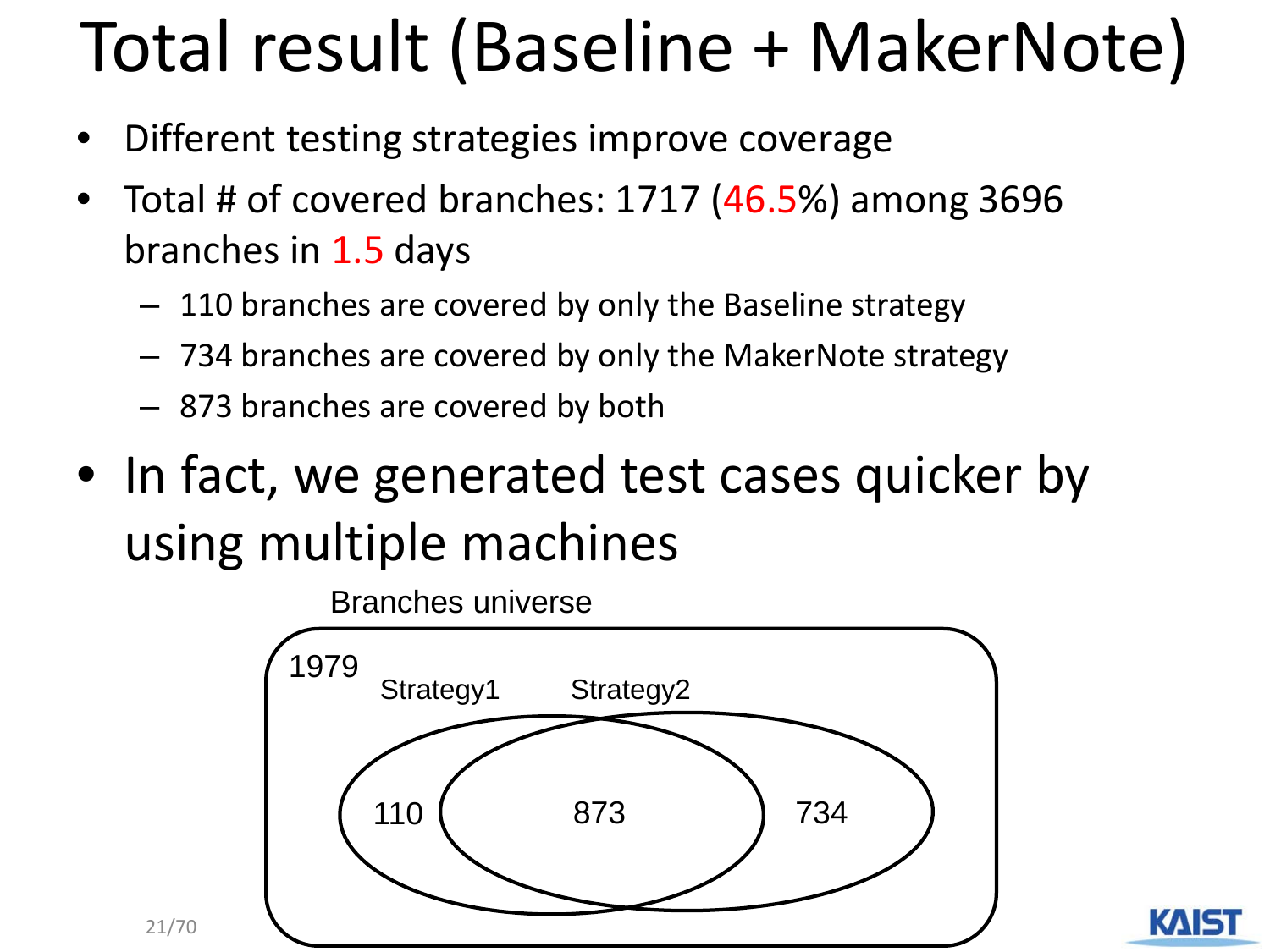#### Comparison between CREST-BV and Prevent

- Prevent failed to detect bugs detected by concolic testing
	- Prevent generated 14 false warnings out of total 15 warnings
- Prevent detected the following null-pointer dereference bug in 5 minutes
	- KLEE/CREST-BV did not detect the bug because our test driver program does not call the buggy function

| At conditional (1): "Iloader" taking the true branch.                                |
|--------------------------------------------------------------------------------------|
| CID 10002: Dereference after null check (FORWARD_NULL)                               |
| Comparing "loader" to null implies that "loader" might be null.                      |
| if (!loader    (loader->data_format == EL_DATA_FORMAT_UNKNOWN)) {<br>$\triangle$ 413 |
| Dereferencing null variable "loader".                                                |
| exif_log (loader->log, EXIF_LOG_CODE_DEBUG, "ExifLoader",<br>414                     |
| "Loader format unknown");<br>415                                                     |

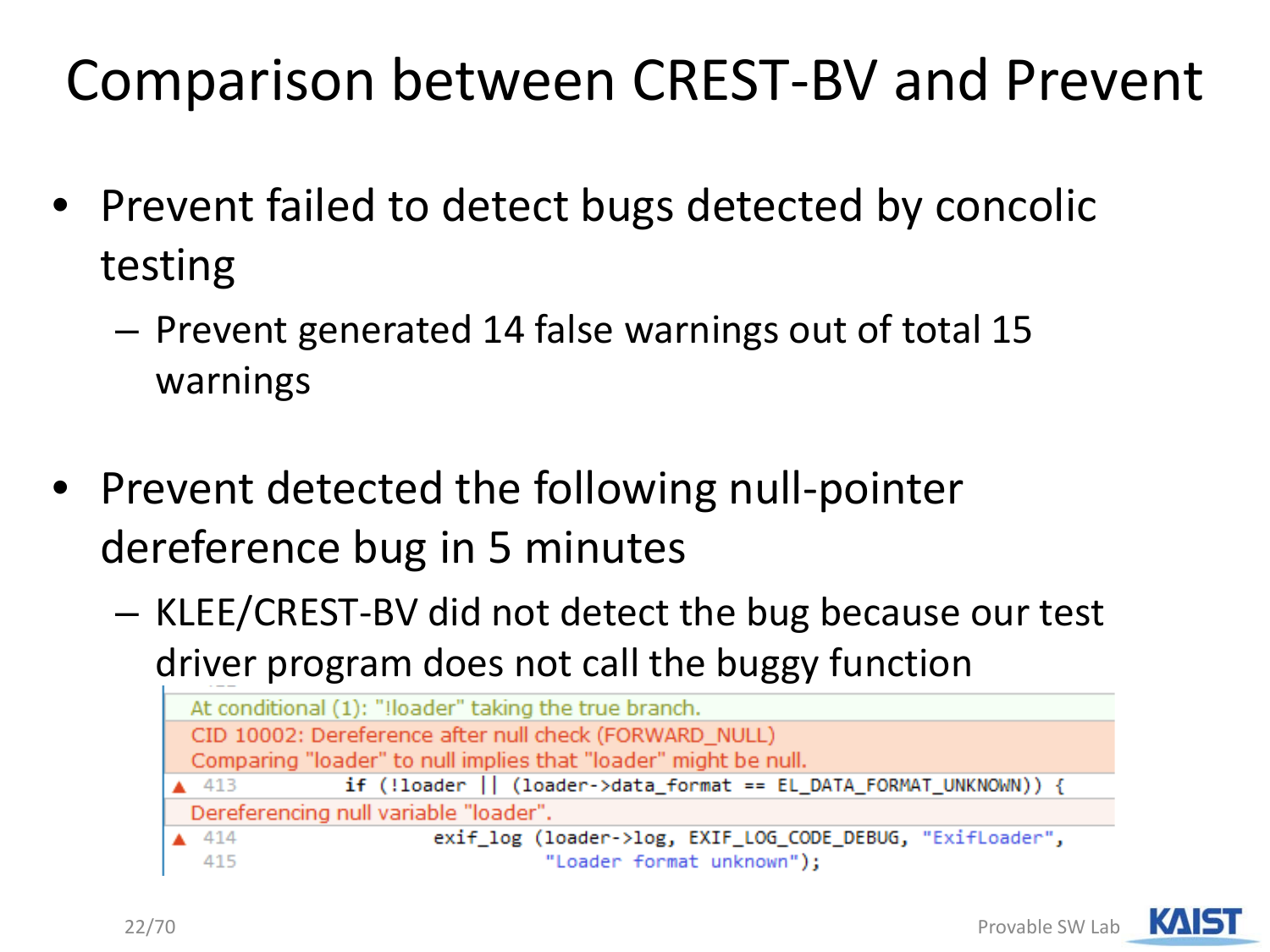## Summary of the Challenges

- Libexif is a hard target for concolic testing
	- Hard to specify assertions
		- Requirement specification is very large and complex (182 page official documents + unofficial maker note specifications)
		- Code size is large (14k LOC) and components are hard to understand due to strong connectivity
	- Hard to generate valid inputs
		- Libexif requires strictly structured/formatted input
			- If any one byte of an EXIF header input violates EXIT structure, that entire input is thrown away
	- Search space is very large
		- 10,000 test cases are too little compared to a number of all possible execution paths of a large program such as libexif
		- 23/70 nly 42% of branches. • For example, in another study, 700,000 test cases for grep ( 12k lines) covers